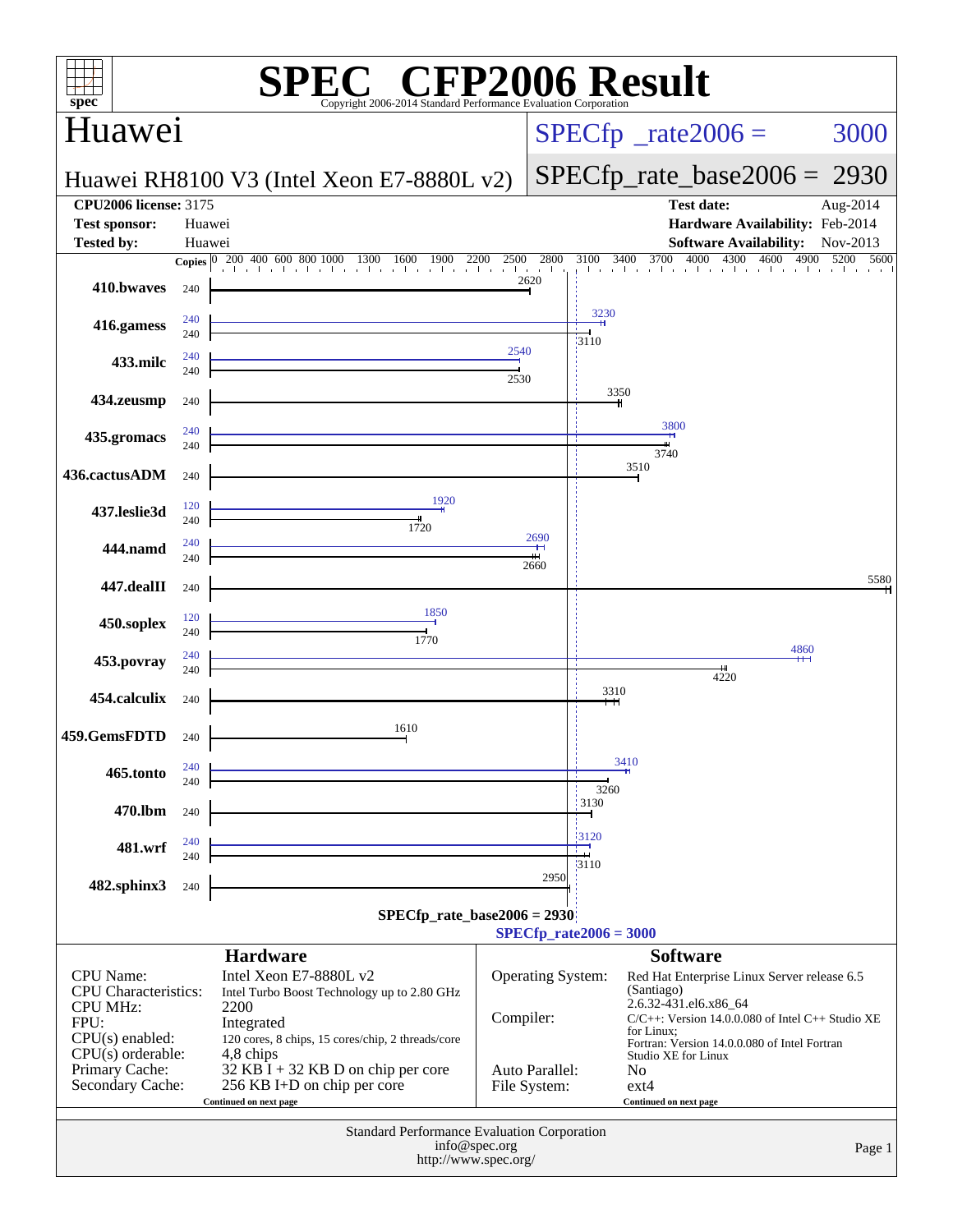

#### Huawei

#### $SPECfp_rate2006 = 3000$  $SPECfp_rate2006 = 3000$

[System State:](http://www.spec.org/auto/cpu2006/Docs/result-fields.html#SystemState) Run level 3 (multi-user)<br>Base Pointers:  $32/64$ -bit

[Base Pointers:](http://www.spec.org/auto/cpu2006/Docs/result-fields.html#BasePointers) 32/64-bit<br>Peak Pointers: 32/64-bit

[Other Software:](http://www.spec.org/auto/cpu2006/Docs/result-fields.html#OtherSoftware) None

[Peak Pointers:](http://www.spec.org/auto/cpu2006/Docs/result-fields.html#PeakPointers)

Huawei RH8100 V3 (Intel Xeon E7-8880L v2)

[SPECfp\\_rate\\_base2006 =](http://www.spec.org/auto/cpu2006/Docs/result-fields.html#SPECfpratebase2006) 2930

| <b>CPU2006 license: 3175</b> |        | Test date:                             | Aug- $2014$ |
|------------------------------|--------|----------------------------------------|-------------|
| <b>Test sponsor:</b>         | Huawei | <b>Hardware Availability: Feb-2014</b> |             |
| <b>Tested by:</b>            | Huawei | <b>Software Availability:</b> Nov-2013 |             |

#### [L3 Cache:](http://www.spec.org/auto/cpu2006/Docs/result-fields.html#L3Cache) 37.5 MB I+D on chip per chip<br>Other Cache: None [Other Cache:](http://www.spec.org/auto/cpu2006/Docs/result-fields.html#OtherCache) [Memory:](http://www.spec.org/auto/cpu2006/Docs/result-fields.html#Memory) 2 TB (128 x 16 GB 2Rx4 PC3-12800R-11, ECC, running at 1333 MHz) [Disk Subsystem:](http://www.spec.org/auto/cpu2006/Docs/result-fields.html#DiskSubsystem) 2 x 600 GB SAS, 10K RPM [Other Hardware:](http://www.spec.org/auto/cpu2006/Docs/result-fields.html#OtherHardware) None

| Other Hardware:  |               | None           |       |                |       |                      |       |               |                |              |                |              |                |              |
|------------------|---------------|----------------|-------|----------------|-------|----------------------|-------|---------------|----------------|--------------|----------------|--------------|----------------|--------------|
|                  |               |                |       |                |       | <b>Results Table</b> |       |               |                |              |                |              |                |              |
|                  |               |                |       | <b>Base</b>    |       |                      |       |               |                |              | <b>Peak</b>    |              |                |              |
| <b>Benchmark</b> | <b>Copies</b> | <b>Seconds</b> | Ratio | <b>Seconds</b> | Ratio | <b>Seconds</b>       | Ratio | <b>Copies</b> | <b>Seconds</b> | <b>Ratio</b> | <b>Seconds</b> | <b>Ratio</b> | <b>Seconds</b> | <b>Ratio</b> |
| 410.bwayes       | 240           | 1242           | 2630  | 1247           | 2620  | 1244                 | 2620  | 240           | 1242           | 2630         | 1247           | 2620         | 1244           | 2620         |
| 416.gamess       | 240           | 1508           | 3120  | 1510           | 3110  | 1513                 | 3110  | 240           | 1456           | 3230         | 1450           | 3240         | 1466           | 3210         |
| $433$ .milc      | 240           | 868            | 2540  | 871            | 2530  | 869                  | 2530  | 240           | 868            | 2540         | 867            | 2540         | 868            | 2540         |
| 434.zeusmp       | 240           | 647            | 3370  | 651            | 3350  | 652                  | 3350  | 240           | 647            | 3370         | 651            | 3350         | 652            | 3350         |
| 435.gromacs      | 240           | 459            | 3730  | 455            | 3760  | 458                  | 3740  | 240           | 455            | 3770         | 450            | 3810         | 451            | 3800         |
| 436.cactusADM    | 240           | 817            | 3510  | 816            | 3510  | 818                  | 3510  | 240           | 817            | 3510         | 816            | 3510         | 818            | 3510         |
| 437.leslie3d     | 240           | 1308           | 1730  | 1312           | 1720  | 1322                 | 1710  | <b>120</b>    | 589            | 1920         | 595            | 1900         | 589            | 1920         |
| 444.namd         | 240           | 727            | 2650  | 713            | 2700  | 723                  | 2660  | 240           | 703            | 2740         | 718            | 2680         | 716            | 2690         |
| 447.dealII       | 240           | 492            | 5580  | 492            | 5580  | 496                  | 5540  | 240           | 492            | 5580         | 492            | 5580         | 496            | 5540         |
| 450.soplex       | 240           | 1129           | 1770  | 1127           | 1780  | 1130                 | 1770  | <b>120</b>    | 543            | 1840         | 541            | 1850         | 541            | 1850         |
| 453.povray       | 240           | 304            | 4190  | 301            | 4230  | 302                  | 4220  | 240           | 263            | 4860         | 259            | 4930         | 265            | 4820         |
| 454.calculix     | 240           | 598            | 3310  | 611            | 3240  | 590                  | 3360  | 240           | 598            | 3310         | 611            | 3240         | 590            | 3360         |
| 459.GemsFDTD     | 240           | 1586           | 1610  | 1587           | 1600  | 1586                 | 1610  | 240           | 1586           | 1610         | 1587           | 1600         | 1586           | 1610         |
| 465.tonto        | 240           | 724            | 3260  | 723            | 3270  | 724                  | 3260  | 240           | 687            | 3440         | 692            | 3410         | 693            | 3410         |
| 470.1bm          | 240           | 1053           | 3130  | 1053           | 3130  | 1056                 | 3120  | 240           | 1053           | 3130         | 1053           | 3130         | 1056           | 3120         |
| 481.wrf          | 240           | 862            | 3110  | 863            | 3110  | 873                  | 3070  | 240           | 860            | 3120         | 860            | 3120         | 862            | 3110         |
| 482.sphinx3      | 240           | 1586           | 2950  | 1586           | 2950  | 1586                 | 2950  | 240           | 1586           | 2950         | 1586           | 2950         | 1586           | 2950         |
|                  |               |                |       |                |       |                      |       |               |                |              |                |              |                |              |

Results appear in the [order in which they were run.](http://www.spec.org/auto/cpu2006/Docs/result-fields.html#RunOrder) Bold underlined text [indicates a median measurement.](http://www.spec.org/auto/cpu2006/Docs/result-fields.html#Median)

#### **[Submit Notes](http://www.spec.org/auto/cpu2006/Docs/result-fields.html#SubmitNotes)**

 The numactl mechanism was used to bind copies to processors. The config file option 'submit' was used to generate numactl commands to bind each copy to a specific processor. For details, please see the config file.

#### **[Operating System Notes](http://www.spec.org/auto/cpu2006/Docs/result-fields.html#OperatingSystemNotes)**

Stack size set to unlimited using "ulimit -s unlimited"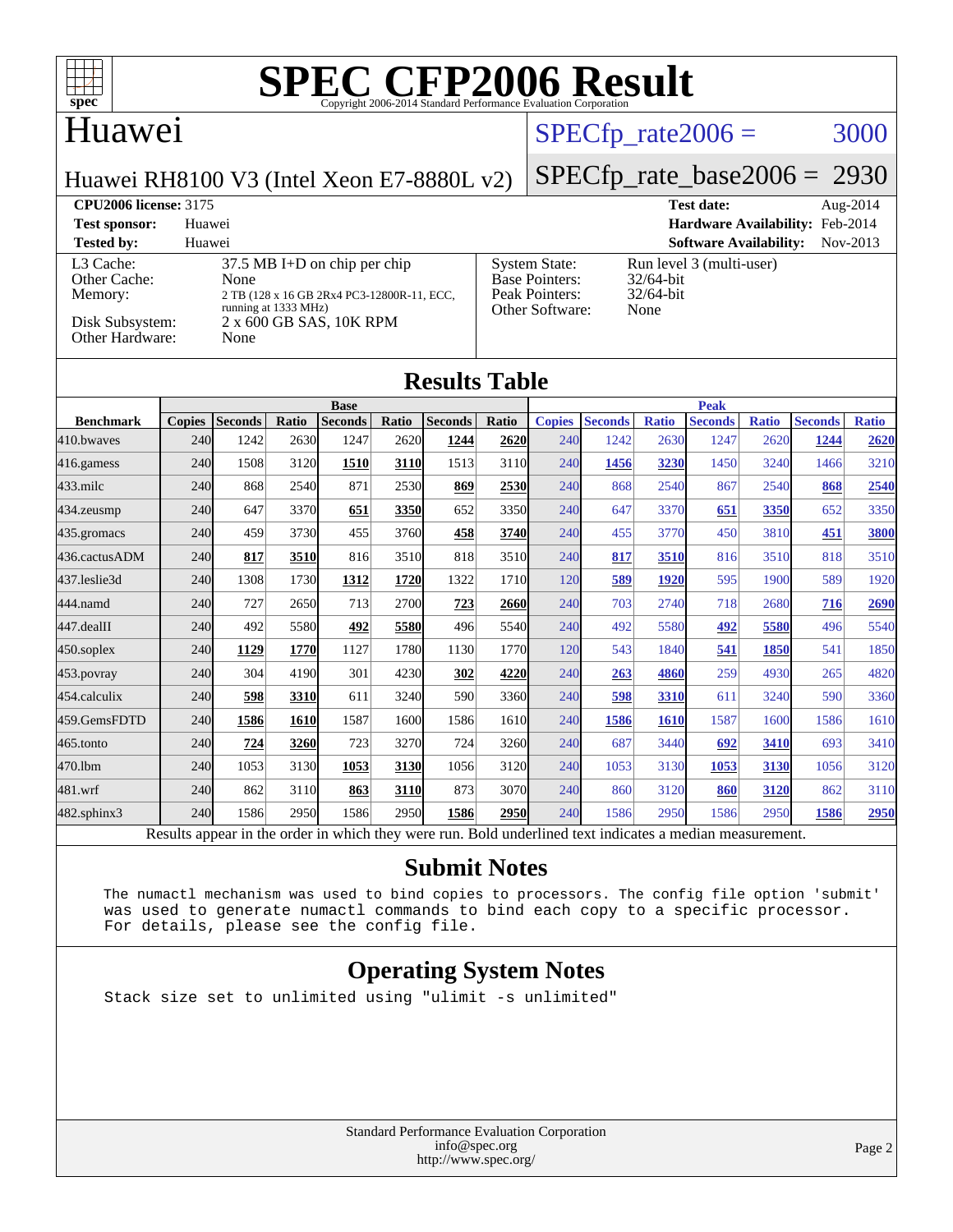

#### Huawei

 $SPECTp\_rate2006 = 3000$ 

[SPECfp\\_rate\\_base2006 =](http://www.spec.org/auto/cpu2006/Docs/result-fields.html#SPECfpratebase2006) 2930

Huawei RH8100 V3 (Intel Xeon E7-8880L v2)

**[Tested by:](http://www.spec.org/auto/cpu2006/Docs/result-fields.html#Testedby)** Huawei **[Software Availability:](http://www.spec.org/auto/cpu2006/Docs/result-fields.html#SoftwareAvailability)** Nov-2013

**[CPU2006 license:](http://www.spec.org/auto/cpu2006/Docs/result-fields.html#CPU2006license)** 3175 **[Test date:](http://www.spec.org/auto/cpu2006/Docs/result-fields.html#Testdate)** Aug-2014 **[Test sponsor:](http://www.spec.org/auto/cpu2006/Docs/result-fields.html#Testsponsor)** Huawei **[Hardware Availability:](http://www.spec.org/auto/cpu2006/Docs/result-fields.html#HardwareAvailability)** Feb-2014

#### **[Platform Notes](http://www.spec.org/auto/cpu2006/Docs/result-fields.html#PlatformNotes)**

Standard Performance Evaluation Corporation [info@spec.org](mailto:info@spec.org) <http://www.spec.org/> Page 3 BIOS configuration: Set Power Efficiency Mode to Performance Set Lock\_step to disabled Baseboard Management Controller used to adjust the fan speed to 100% Set C-state to C6 Sysinfo program /spec/config/sysinfo.rev6818 \$Rev: 6818 \$ \$Date:: 2012-07-17 #\$ e86d102572650a6e4d596a3cee98f191 running on RH8100 Tue Aug 19 23:58:25 2014 This section contains SUT (System Under Test) info as seen by some common utilities. To remove or add to this section, see: <http://www.spec.org/cpu2006/Docs/config.html#sysinfo> From /proc/cpuinfo model name : Intel(R) Xeon(R) CPU E7-8880L v2 @ 2.20GHz 8 "physical id"s (chips) 240 "processors" cores, siblings (Caution: counting these is hw and system dependent. The following excerpts from /proc/cpuinfo might not be reliable. Use with caution.) cpu cores : 15 siblings : 30 physical 0: cores 0 1 2 3 4 5 6 7 8 9 10 11 12 13 14 physical 1: cores 0 1 2 3 4 5 6 7 8 9 10 11 12 13 14 physical 2: cores 0 1 2 3 4 5 6 7 8 9 10 11 12 13 14 physical 3: cores 0 1 2 3 4 5 6 7 8 9 10 11 12 13 14 physical 4: cores 0 1 2 3 4 5 6 7 8 9 10 11 12 13 14 physical 5: cores 0 1 2 3 4 5 6 7 8 9 10 11 12 13 14 physical 6: cores 0 1 2 3 4 5 6 7 8 9 10 11 12 13 14 physical 7: cores 0 1 2 3 4 5 6 7 8 9 10 11 12 13 14 cache size : 38400 KB From /proc/meminfo MemTotal: 2117574140 kB HugePages Total: 0 Hugepagesize: 2048 kB /usr/bin/lsb\_release -d Red Hat Enterprise Linux Server release 6.5 (Santiago) From /etc/\*release\* /etc/\*version\* redhat-release: Red Hat Enterprise Linux Server release 6.5 (Santiago) system-release: Red Hat Enterprise Linux Server release 6.5 (Santiago) system-release-cpe: cpe:/o:redhat:enterprise\_linux:6server:ga:server uname -a: Linux RH8100 2.6.32-431.el6.x86\_64 #1 SMP Sun Nov 10 22:19:54 EST 2013 x86\_64 x86\_64 x86\_64 GNU/Linux run-level 3 Aug 19 04:33 SPEC is set to: /spec Continued on next page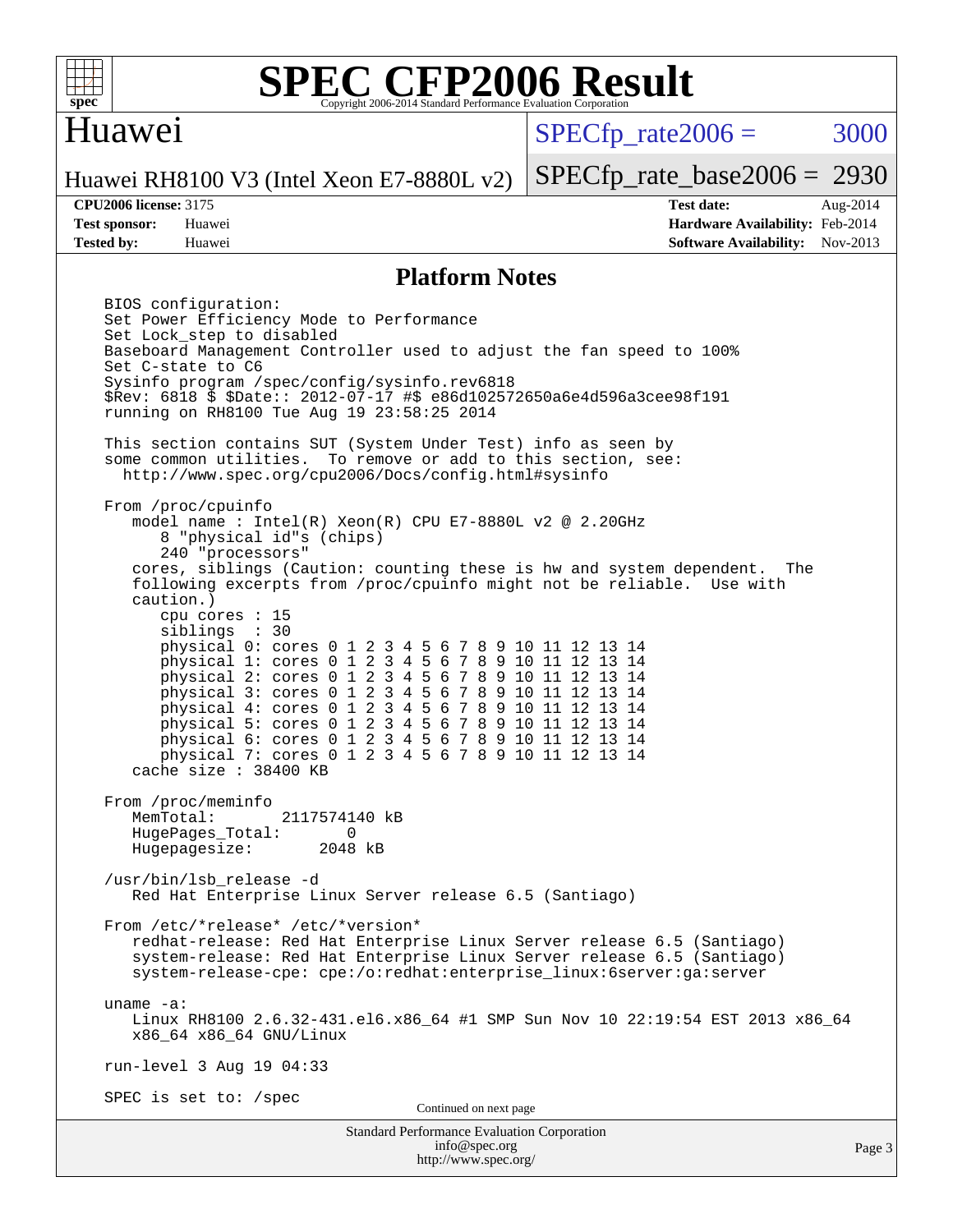

#### Huawei

 $SPECTp\_rate2006 = 3000$ 

Huawei RH8100 V3 (Intel Xeon E7-8880L v2)

[SPECfp\\_rate\\_base2006 =](http://www.spec.org/auto/cpu2006/Docs/result-fields.html#SPECfpratebase2006) 2930

**[CPU2006 license:](http://www.spec.org/auto/cpu2006/Docs/result-fields.html#CPU2006license)** 3175 **[Test date:](http://www.spec.org/auto/cpu2006/Docs/result-fields.html#Testdate)** Aug-2014 **[Test sponsor:](http://www.spec.org/auto/cpu2006/Docs/result-fields.html#Testsponsor)** Huawei **[Hardware Availability:](http://www.spec.org/auto/cpu2006/Docs/result-fields.html#HardwareAvailability)** Feb-2014 **[Tested by:](http://www.spec.org/auto/cpu2006/Docs/result-fields.html#Testedby)** Huawei **[Software Availability:](http://www.spec.org/auto/cpu2006/Docs/result-fields.html#SoftwareAvailability)** Nov-2013

#### **[Platform Notes \(Continued\)](http://www.spec.org/auto/cpu2006/Docs/result-fields.html#PlatformNotes)**

Filesystem Type Size Used Avail Use% Mounted on<br>  $\sqrt{10}$  /dev/sda5 ext4 452G 207G 222G 49% /spec 222G 49% /spec

 Additional information from dmidecode: BIOS American Megatrends Inc. BLHSV020 07/29/2014 Memory: 128x 16 GB 123x Hynix HMT42GR7AFR4C-PB 16 GB 1333 MHz 2 rank 5x Hynix HMT42GR7MFR4C-PB 16 GB 1333 MHz 2 rank 64x NO DIMM NO DIMM

 (End of data from sysinfo program) Regarding the sysinfo display about the memory installed, the correct amount of memory is 2 TB and the dmidecode description should have two lines reading as: 123x Hynix HMT42GR7AFR4C-PB 16 GB 1333 MHz 2 rank 5x Hynix HMT42GR7MFR4C-PB 16 GB 1333 MHz 2 rank

#### **[General Notes](http://www.spec.org/auto/cpu2006/Docs/result-fields.html#GeneralNotes)**

Environment variables set by runspec before the start of the run: LD\_LIBRARY\_PATH = "/spec/libs/32:/spec/libs/64:/spec/sh"

 Binaries compiled on a system with 1x Core i7-860 CPU + 8GB memory using RedHat EL 6.4 Transparent Huge Pages enabled with: echo always > /sys/kernel/mm/redhat\_transparent\_hugepage/enabled Filesystem page cache cleared with: echo 1> /proc/sys/vm/drop\_caches runspec command invoked through numactl i.e.: numactl --interleave=all runspec <etc>

### **[Base Compiler Invocation](http://www.spec.org/auto/cpu2006/Docs/result-fields.html#BaseCompilerInvocation)**

[C benchmarks](http://www.spec.org/auto/cpu2006/Docs/result-fields.html#Cbenchmarks):  $\text{icc}$   $-\text{m64}$ 

[C++ benchmarks:](http://www.spec.org/auto/cpu2006/Docs/result-fields.html#CXXbenchmarks) [icpc -m64](http://www.spec.org/cpu2006/results/res2014q3/cpu2006-20140821-30981.flags.html#user_CXXbase_intel_icpc_64bit_bedb90c1146cab66620883ef4f41a67e)

[Fortran benchmarks](http://www.spec.org/auto/cpu2006/Docs/result-fields.html#Fortranbenchmarks): [ifort -m64](http://www.spec.org/cpu2006/results/res2014q3/cpu2006-20140821-30981.flags.html#user_FCbase_intel_ifort_64bit_ee9d0fb25645d0210d97eb0527dcc06e)

[Benchmarks using both Fortran and C](http://www.spec.org/auto/cpu2006/Docs/result-fields.html#BenchmarksusingbothFortranandC):<br>icc -m64 ifort -m64  $-m64$  ifort  $-m64$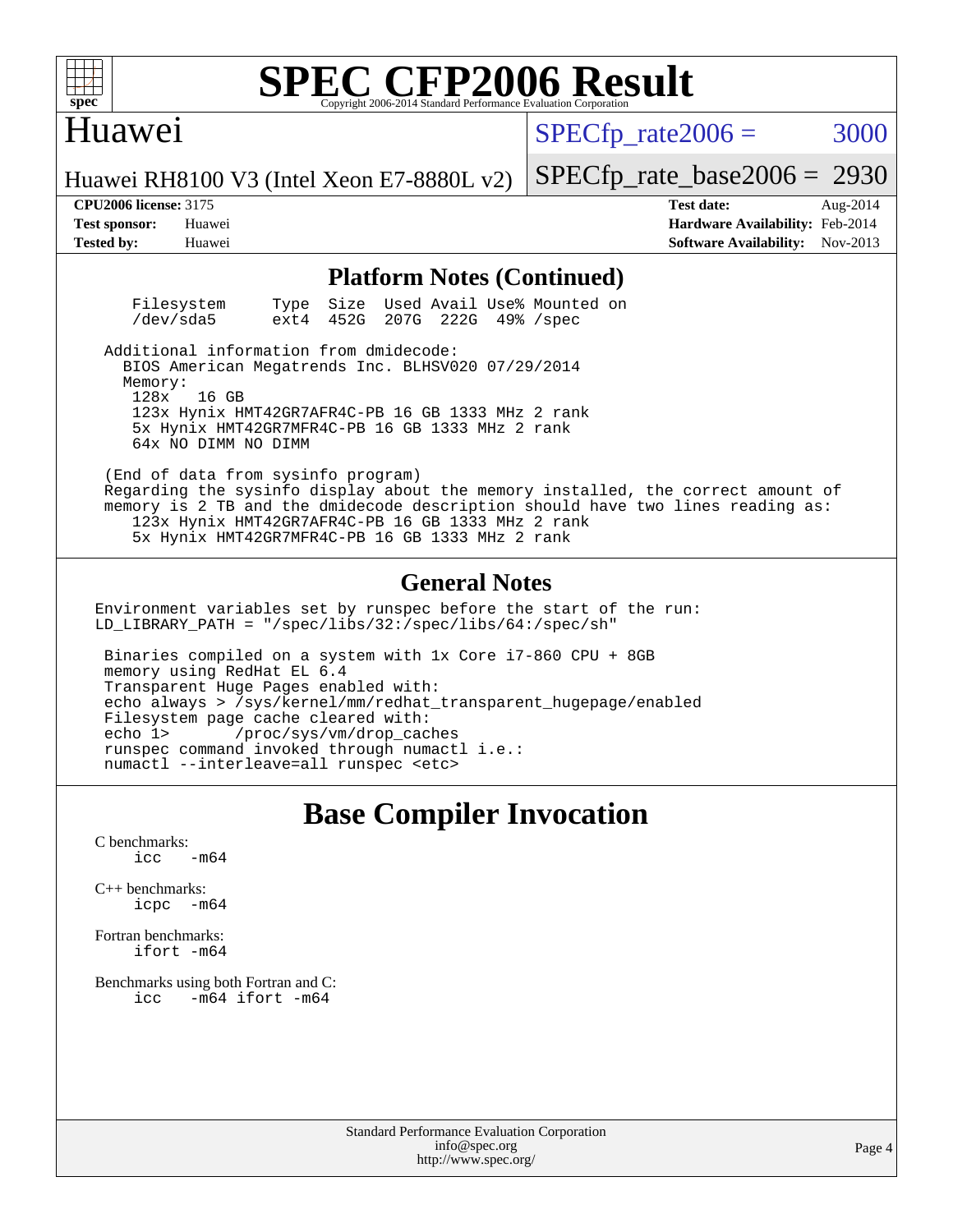

#### Huawei

 $SPECTp\_rate2006 = 3000$ 

Huawei RH8100 V3 (Intel Xeon E7-8880L v2)

[SPECfp\\_rate\\_base2006 =](http://www.spec.org/auto/cpu2006/Docs/result-fields.html#SPECfpratebase2006) 2930

**[CPU2006 license:](http://www.spec.org/auto/cpu2006/Docs/result-fields.html#CPU2006license)** 3175 **[Test date:](http://www.spec.org/auto/cpu2006/Docs/result-fields.html#Testdate)** Aug-2014 **[Test sponsor:](http://www.spec.org/auto/cpu2006/Docs/result-fields.html#Testsponsor)** Huawei **[Hardware Availability:](http://www.spec.org/auto/cpu2006/Docs/result-fields.html#HardwareAvailability)** Feb-2014 **[Tested by:](http://www.spec.org/auto/cpu2006/Docs/result-fields.html#Testedby)** Huawei **[Software Availability:](http://www.spec.org/auto/cpu2006/Docs/result-fields.html#SoftwareAvailability)** Nov-2013

#### **[Base Portability Flags](http://www.spec.org/auto/cpu2006/Docs/result-fields.html#BasePortabilityFlags)**

| 410.bwaves: -DSPEC CPU LP64<br>416.gamess: -DSPEC_CPU_LP64<br>433.milc: -DSPEC CPU LP64 |                                                                |
|-----------------------------------------------------------------------------------------|----------------------------------------------------------------|
| 434.zeusmp: -DSPEC_CPU_LP64<br>435.gromacs: -DSPEC_CPU_LP64 -nofor_main                 |                                                                |
| 436.cactusADM: - DSPEC CPU LP64 - nofor main                                            |                                                                |
| 437.leslie3d: -DSPEC CPU LP64<br>444.namd: -DSPEC CPU LP64                              |                                                                |
| 447.dealII: -DSPEC CPU LP64                                                             |                                                                |
| 450.soplex: -DSPEC CPU LP64<br>453.povray: -DSPEC_CPU_LP64                              |                                                                |
| 454.calculix: - DSPEC_CPU_LP64 -nofor_main<br>459. GemsFDTD: - DSPEC CPU LP64           |                                                                |
| 465.tonto: - DSPEC CPU LP64                                                             |                                                                |
| 470.1bm: - DSPEC CPU LP64                                                               |                                                                |
| 482.sphinx3: -DSPEC_CPU_LP64                                                            | 481.wrf: -DSPEC CPU_LP64 -DSPEC_CPU_CASE_FLAG -DSPEC_CPU_LINUX |
|                                                                                         |                                                                |

#### **[Base Optimization Flags](http://www.spec.org/auto/cpu2006/Docs/result-fields.html#BaseOptimizationFlags)**

[C benchmarks](http://www.spec.org/auto/cpu2006/Docs/result-fields.html#Cbenchmarks):

[-xAVX](http://www.spec.org/cpu2006/results/res2014q3/cpu2006-20140821-30981.flags.html#user_CCbase_f-xAVX) [-ipo](http://www.spec.org/cpu2006/results/res2014q3/cpu2006-20140821-30981.flags.html#user_CCbase_f-ipo) [-O3](http://www.spec.org/cpu2006/results/res2014q3/cpu2006-20140821-30981.flags.html#user_CCbase_f-O3) [-no-prec-div](http://www.spec.org/cpu2006/results/res2014q3/cpu2006-20140821-30981.flags.html#user_CCbase_f-no-prec-div) [-opt-prefetch](http://www.spec.org/cpu2006/results/res2014q3/cpu2006-20140821-30981.flags.html#user_CCbase_f-opt-prefetch) [-auto-p32](http://www.spec.org/cpu2006/results/res2014q3/cpu2006-20140821-30981.flags.html#user_CCbase_f-auto-p32) [-ansi-alias](http://www.spec.org/cpu2006/results/res2014q3/cpu2006-20140821-30981.flags.html#user_CCbase_f-ansi-alias) [-opt-mem-layout-trans=3](http://www.spec.org/cpu2006/results/res2014q3/cpu2006-20140821-30981.flags.html#user_CCbase_f-opt-mem-layout-trans_a7b82ad4bd7abf52556d4961a2ae94d5)

[C++ benchmarks:](http://www.spec.org/auto/cpu2006/Docs/result-fields.html#CXXbenchmarks)

[-xAVX](http://www.spec.org/cpu2006/results/res2014q3/cpu2006-20140821-30981.flags.html#user_CXXbase_f-xAVX) [-ipo](http://www.spec.org/cpu2006/results/res2014q3/cpu2006-20140821-30981.flags.html#user_CXXbase_f-ipo) [-O3](http://www.spec.org/cpu2006/results/res2014q3/cpu2006-20140821-30981.flags.html#user_CXXbase_f-O3) [-no-prec-div](http://www.spec.org/cpu2006/results/res2014q3/cpu2006-20140821-30981.flags.html#user_CXXbase_f-no-prec-div) [-opt-prefetch](http://www.spec.org/cpu2006/results/res2014q3/cpu2006-20140821-30981.flags.html#user_CXXbase_f-opt-prefetch) [-auto-p32](http://www.spec.org/cpu2006/results/res2014q3/cpu2006-20140821-30981.flags.html#user_CXXbase_f-auto-p32) [-ansi-alias](http://www.spec.org/cpu2006/results/res2014q3/cpu2006-20140821-30981.flags.html#user_CXXbase_f-ansi-alias) [-opt-mem-layout-trans=3](http://www.spec.org/cpu2006/results/res2014q3/cpu2006-20140821-30981.flags.html#user_CXXbase_f-opt-mem-layout-trans_a7b82ad4bd7abf52556d4961a2ae94d5)

[Fortran benchmarks](http://www.spec.org/auto/cpu2006/Docs/result-fields.html#Fortranbenchmarks):

[-xAVX](http://www.spec.org/cpu2006/results/res2014q3/cpu2006-20140821-30981.flags.html#user_FCbase_f-xAVX) [-ipo](http://www.spec.org/cpu2006/results/res2014q3/cpu2006-20140821-30981.flags.html#user_FCbase_f-ipo) [-O3](http://www.spec.org/cpu2006/results/res2014q3/cpu2006-20140821-30981.flags.html#user_FCbase_f-O3) [-no-prec-div](http://www.spec.org/cpu2006/results/res2014q3/cpu2006-20140821-30981.flags.html#user_FCbase_f-no-prec-div) [-opt-prefetch](http://www.spec.org/cpu2006/results/res2014q3/cpu2006-20140821-30981.flags.html#user_FCbase_f-opt-prefetch)

[Benchmarks using both Fortran and C](http://www.spec.org/auto/cpu2006/Docs/result-fields.html#BenchmarksusingbothFortranandC):

```
-xAVX -ipo -O3 -no-prec-div -opt-prefetch -auto-p32 -ansi-alias
-opt-mem-layout-trans=3
```
### **[Peak Compiler Invocation](http://www.spec.org/auto/cpu2006/Docs/result-fields.html#PeakCompilerInvocation)**

[C benchmarks](http://www.spec.org/auto/cpu2006/Docs/result-fields.html#Cbenchmarks):  $\text{icc}$  -m64

[C++ benchmarks \(except as noted below\):](http://www.spec.org/auto/cpu2006/Docs/result-fields.html#CXXbenchmarksexceptasnotedbelow) [icpc -m64](http://www.spec.org/cpu2006/results/res2014q3/cpu2006-20140821-30981.flags.html#user_CXXpeak_intel_icpc_64bit_bedb90c1146cab66620883ef4f41a67e)

450.soplex: [icpc -m32](http://www.spec.org/cpu2006/results/res2014q3/cpu2006-20140821-30981.flags.html#user_peakCXXLD450_soplex_intel_icpc_4e5a5ef1a53fd332b3c49e69c3330699)

Continued on next page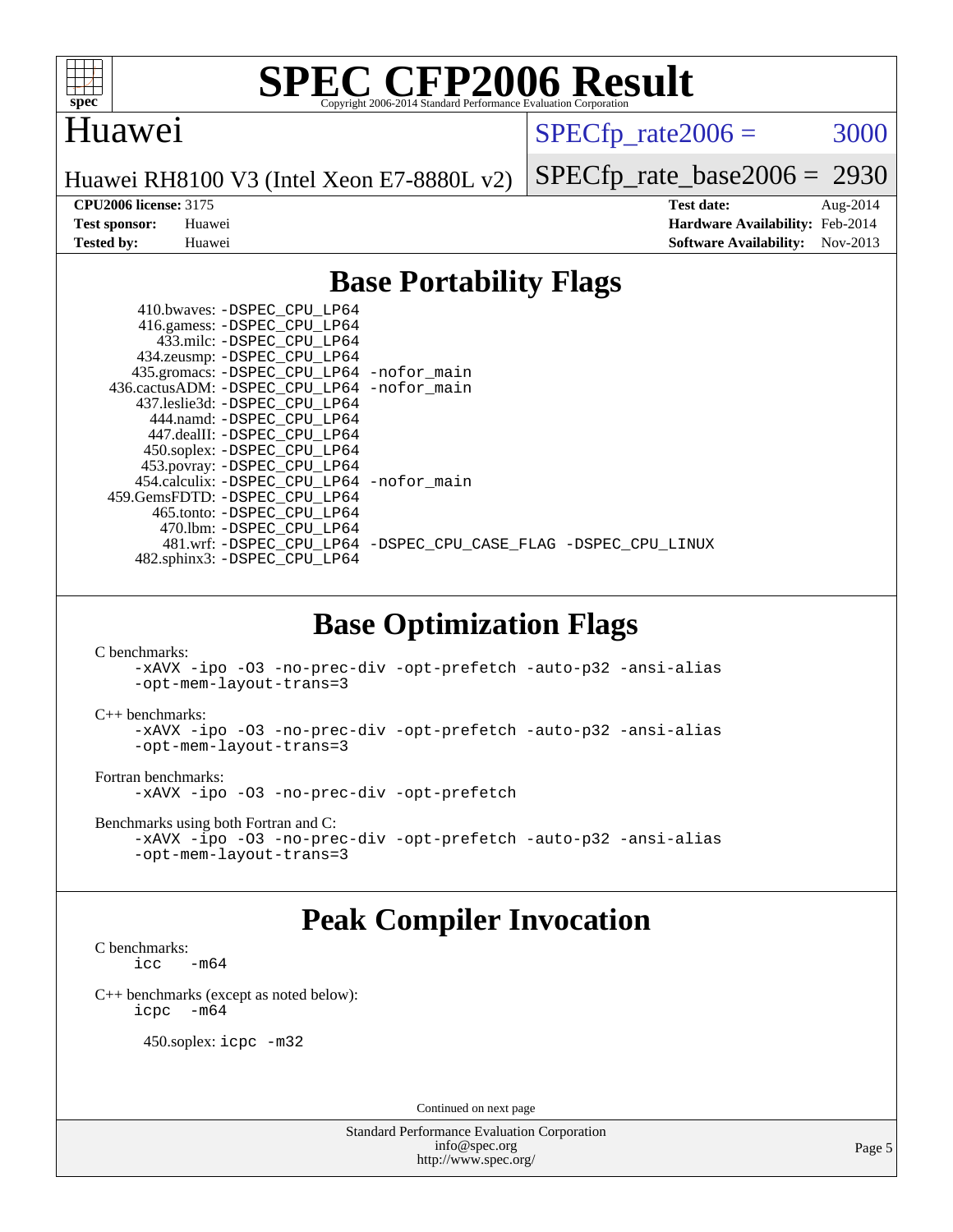

#### Huawei

 $SPECTp\_rate2006 = 3000$ 

Huawei RH8100 V3 (Intel Xeon E7-8880L v2)

[SPECfp\\_rate\\_base2006 =](http://www.spec.org/auto/cpu2006/Docs/result-fields.html#SPECfpratebase2006) 2930

**[CPU2006 license:](http://www.spec.org/auto/cpu2006/Docs/result-fields.html#CPU2006license)** 3175 **[Test date:](http://www.spec.org/auto/cpu2006/Docs/result-fields.html#Testdate)** Aug-2014 **[Test sponsor:](http://www.spec.org/auto/cpu2006/Docs/result-fields.html#Testsponsor)** Huawei **[Hardware Availability:](http://www.spec.org/auto/cpu2006/Docs/result-fields.html#HardwareAvailability)** Feb-2014 **[Tested by:](http://www.spec.org/auto/cpu2006/Docs/result-fields.html#Testedby)** Huawei **[Software Availability:](http://www.spec.org/auto/cpu2006/Docs/result-fields.html#SoftwareAvailability)** Nov-2013

### **[Peak Compiler Invocation \(Continued\)](http://www.spec.org/auto/cpu2006/Docs/result-fields.html#PeakCompilerInvocation)**

[Fortran benchmarks](http://www.spec.org/auto/cpu2006/Docs/result-fields.html#Fortranbenchmarks): [ifort -m64](http://www.spec.org/cpu2006/results/res2014q3/cpu2006-20140821-30981.flags.html#user_FCpeak_intel_ifort_64bit_ee9d0fb25645d0210d97eb0527dcc06e)

[Benchmarks using both Fortran and C](http://www.spec.org/auto/cpu2006/Docs/result-fields.html#BenchmarksusingbothFortranandC): [icc -m64](http://www.spec.org/cpu2006/results/res2014q3/cpu2006-20140821-30981.flags.html#user_CC_FCpeak_intel_icc_64bit_0b7121f5ab7cfabee23d88897260401c) [ifort -m64](http://www.spec.org/cpu2006/results/res2014q3/cpu2006-20140821-30981.flags.html#user_CC_FCpeak_intel_ifort_64bit_ee9d0fb25645d0210d97eb0527dcc06e)

 $410. \text{b}$ 

#### **[Peak Portability Flags](http://www.spec.org/auto/cpu2006/Docs/result-fields.html#PeakPortabilityFlags)**

| 481.wrf: -DSPEC CPU_LP64 -DSPEC_CPU_CASE_FLAG -DSPEC_CPU_LINUX |
|----------------------------------------------------------------|
|                                                                |
|                                                                |

### **[Peak Optimization Flags](http://www.spec.org/auto/cpu2006/Docs/result-fields.html#PeakOptimizationFlags)**

[C benchmarks](http://www.spec.org/auto/cpu2006/Docs/result-fields.html#Cbenchmarks):

433.milc:  $-x$ AVX(pass 2)  $-p$ rof-gen(pass 1)  $-p$ po(pass 2)  $-03$ (pass 2) [-no-prec-div](http://www.spec.org/cpu2006/results/res2014q3/cpu2006-20140821-30981.flags.html#user_peakPASS2_CFLAGSPASS2_LDFLAGS433_milc_f-no-prec-div)(pass 2) [-opt-mem-layout-trans=3](http://www.spec.org/cpu2006/results/res2014q3/cpu2006-20140821-30981.flags.html#user_peakPASS2_CFLAGS433_milc_f-opt-mem-layout-trans_a7b82ad4bd7abf52556d4961a2ae94d5)(pass 2) [-prof-use](http://www.spec.org/cpu2006/results/res2014q3/cpu2006-20140821-30981.flags.html#user_peakPASS2_CFLAGSPASS2_LDFLAGS433_milc_prof_use_bccf7792157ff70d64e32fe3e1250b55)(pass 2) [-auto-ilp32](http://www.spec.org/cpu2006/results/res2014q3/cpu2006-20140821-30981.flags.html#user_peakCOPTIMIZE433_milc_f-auto-ilp32)

 $470.$ lbm: basepeak = yes

 $482$ .sphinx3: basepeak = yes

[C++ benchmarks:](http://www.spec.org/auto/cpu2006/Docs/result-fields.html#CXXbenchmarks)

 444.namd: [-xAVX](http://www.spec.org/cpu2006/results/res2014q3/cpu2006-20140821-30981.flags.html#user_peakPASS2_CXXFLAGSPASS2_LDFLAGS444_namd_f-xAVX)(pass 2) [-prof-gen](http://www.spec.org/cpu2006/results/res2014q3/cpu2006-20140821-30981.flags.html#user_peakPASS1_CXXFLAGSPASS1_LDFLAGS444_namd_prof_gen_e43856698f6ca7b7e442dfd80e94a8fc)(pass 1) [-ipo](http://www.spec.org/cpu2006/results/res2014q3/cpu2006-20140821-30981.flags.html#user_peakPASS2_CXXFLAGSPASS2_LDFLAGS444_namd_f-ipo)(pass 2) [-O3](http://www.spec.org/cpu2006/results/res2014q3/cpu2006-20140821-30981.flags.html#user_peakPASS2_CXXFLAGSPASS2_LDFLAGS444_namd_f-O3)(pass 2) [-no-prec-div](http://www.spec.org/cpu2006/results/res2014q3/cpu2006-20140821-30981.flags.html#user_peakPASS2_CXXFLAGSPASS2_LDFLAGS444_namd_f-no-prec-div)(pass 2) [-opt-mem-layout-trans=3](http://www.spec.org/cpu2006/results/res2014q3/cpu2006-20140821-30981.flags.html#user_peakPASS2_CXXFLAGS444_namd_f-opt-mem-layout-trans_a7b82ad4bd7abf52556d4961a2ae94d5)(pass 2) [-prof-use](http://www.spec.org/cpu2006/results/res2014q3/cpu2006-20140821-30981.flags.html#user_peakPASS2_CXXFLAGSPASS2_LDFLAGS444_namd_prof_use_bccf7792157ff70d64e32fe3e1250b55)(pass 2) [-fno-alias](http://www.spec.org/cpu2006/results/res2014q3/cpu2006-20140821-30981.flags.html#user_peakCXXOPTIMIZE444_namd_f-no-alias_694e77f6c5a51e658e82ccff53a9e63a) [-auto-ilp32](http://www.spec.org/cpu2006/results/res2014q3/cpu2006-20140821-30981.flags.html#user_peakCXXOPTIMIZE444_namd_f-auto-ilp32)

447.dealII: basepeak = yes

Continued on next page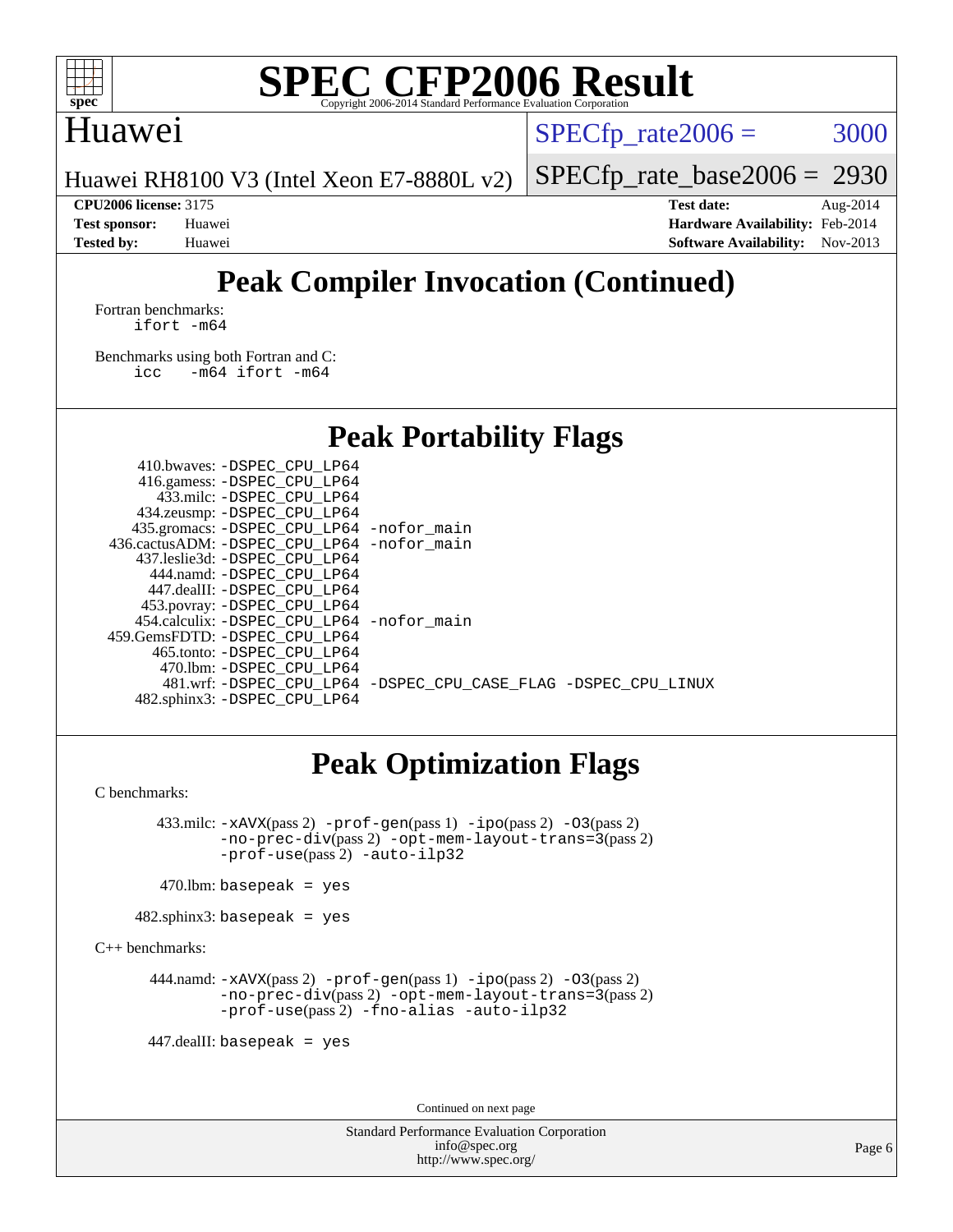

### Huawei

 $SPECTp_rate2006 = 3000$ 

Huawei RH8100 V3 (Intel Xeon E7-8880L v2)

[SPECfp\\_rate\\_base2006 =](http://www.spec.org/auto/cpu2006/Docs/result-fields.html#SPECfpratebase2006) 2930 **[CPU2006 license:](http://www.spec.org/auto/cpu2006/Docs/result-fields.html#CPU2006license)** 3175 **[Test date:](http://www.spec.org/auto/cpu2006/Docs/result-fields.html#Testdate)** Aug-2014 **[Test sponsor:](http://www.spec.org/auto/cpu2006/Docs/result-fields.html#Testsponsor)** Huawei **[Hardware Availability:](http://www.spec.org/auto/cpu2006/Docs/result-fields.html#HardwareAvailability)** Feb-2014 **[Tested by:](http://www.spec.org/auto/cpu2006/Docs/result-fields.html#Testedby)** Huawei **[Software Availability:](http://www.spec.org/auto/cpu2006/Docs/result-fields.html#SoftwareAvailability)** Nov-2013

### **[Peak Optimization Flags \(Continued\)](http://www.spec.org/auto/cpu2006/Docs/result-fields.html#PeakOptimizationFlags)**

|                                      | $450$ .soplex: $-x$ AVX(pass 2) $-p$ rof-gen(pass 1) $-i$ po(pass 2) $-03$ (pass 2)<br>$-no\text{-prec-div}(pass 2)$ -opt-mem-layout-trans=3(pass 2)<br>-prof-use(pass 2) -opt-malloc-options=3                                      |  |  |  |  |  |
|--------------------------------------|--------------------------------------------------------------------------------------------------------------------------------------------------------------------------------------------------------------------------------------|--|--|--|--|--|
|                                      | $453.$ povray: $-xAVX(pass 2)$ -prof-gen(pass 1) -ipo(pass 2) -03(pass 2)<br>$-no\text{-prec-div}(pass 2)$ $-opt\text{-mem-layout-trans=3}(pass 2)$<br>-prof-use(pass 2) -unroll4 -ansi-alias                                        |  |  |  |  |  |
| Fortran benchmarks:                  |                                                                                                                                                                                                                                      |  |  |  |  |  |
|                                      | $410.bwaves: basepeak = yes$                                                                                                                                                                                                         |  |  |  |  |  |
|                                      | 416.gamess: $-x$ AVX(pass 2) $-prof-gen(pass 1) -ipo(pass 2) -O3(pass 2)$<br>-no-prec-div(pass 2) -prof-use(pass 2) -unroll2<br>-inline-level=0 -scalar-rep-                                                                         |  |  |  |  |  |
| $434$ .zeusmp: basepeak = yes        |                                                                                                                                                                                                                                      |  |  |  |  |  |
|                                      | 437.leslie3d: -xAVX -ipo -03 -no-prec-div -opt-prefetch                                                                                                                                                                              |  |  |  |  |  |
|                                      | $459.GemsFDTD: basepeak = yes$                                                                                                                                                                                                       |  |  |  |  |  |
|                                      | $465$ .tonto: $-xAVX(pass 2)$ -prof-gen(pass 1) -ipo(pass 2) -03(pass 2)<br>-no-prec-div(pass 2) -prof-use(pass 2) -unroll4 -auto<br>-inline-calloc -opt-malloc-options=3                                                            |  |  |  |  |  |
| Benchmarks using both Fortran and C: |                                                                                                                                                                                                                                      |  |  |  |  |  |
|                                      | $435 \text{.}$ gromacs: $-x$ AVX(pass 2) $-p$ rof-gen(pass 1) $-i$ po(pass 2) $-03$ (pass 2)<br>$-no\text{-prec-div}(pass 2) - opt-mem-layer-trans=3 (pass 2)$<br>-prof-use(pass 2) -opt-prefetch -auto-ilp32                        |  |  |  |  |  |
| $436.cactusADM:basepeak = yes$       |                                                                                                                                                                                                                                      |  |  |  |  |  |
| $454$ .calculix: basepeak = yes      |                                                                                                                                                                                                                                      |  |  |  |  |  |
|                                      | 481.wrf: -xAVX -ipo -03 -no-prec-div -auto-ilp32                                                                                                                                                                                     |  |  |  |  |  |
|                                      | The flags files that were used to format this result can be browsed at<br>http://www.spec.org/cpu2006/flags/Intel-ic14.0-official-linux64-revC.html<br>http://www.spec.org/cpu2006/flags/Huawei-Platform-Settings-V1.0-IVB-RevG.html |  |  |  |  |  |

You can also download the XML flags sources by saving the following links: <http://www.spec.org/cpu2006/flags/Intel-ic14.0-official-linux64-revC.xml> <http://www.spec.org/cpu2006/flags/Huawei-Platform-Settings-V1.0-IVB-RevG.xml>